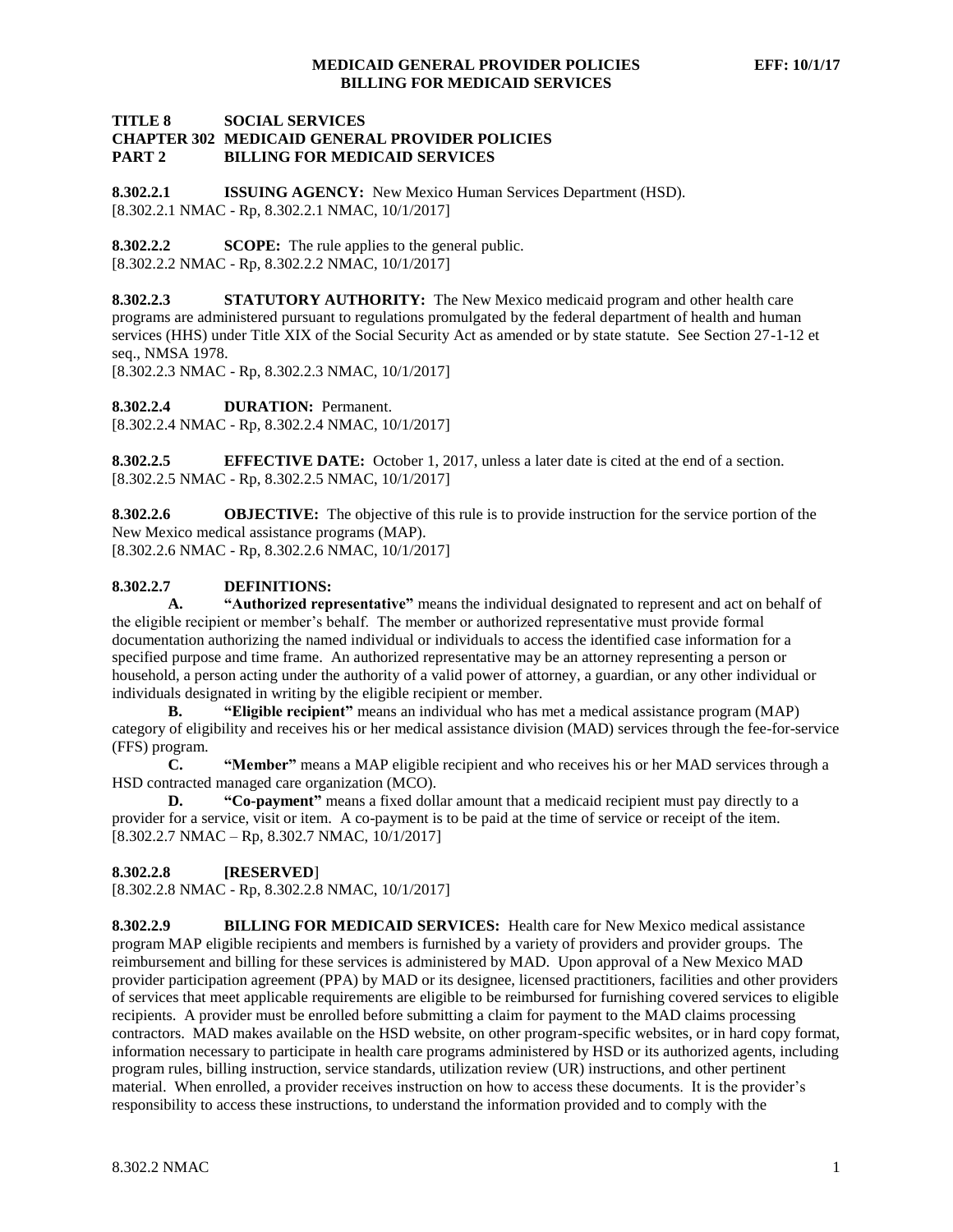requirements. MAD makes available on the HSD website, on other program specific websites, or in hard copy format, information necessary to participate in health care programs administered by HSD or its authorized agents, including program rules, billing instructions, service standards, UR instructions, and other pertinent material. To be eligible for reimbursement, a provider must adhere to the provisions of the MAD PPA and all applicable statutes, regulations, rules, billing instructions, service standards, UR instructions, and executive orders. MAD or its selected claims processing contractor issues payments to a provider using electronic funds transfer (EFT) only. Providers must supply necessary information in order for payment to be made. See 8.308.14 NMAC for additional MCO provider responsibilities.

[8.302.2.9 NMAC - Rp, 8.302.2.9 NMAC, 10/1/2017]

# **8.302.2.10 BILLING INFORMATION:**

**A. Billing for services:** MAD only makes payment to a provider or to the following individuals or organizations for services:

**(1)** a government agency or third party with a court order, based on a valid provider payment assignment; see 42 CFR Section 447.10(d)(e); or

**(2)** a business agent, such as billing service or accounting firm that provides statements and receives payment in the name of the provider; the agent's compensation must be related to the cost of processing the claims and not based on a percentage of the amount that is billed or collected or dependent upon collection of the payment.

**B. Billing for services from group practitioners or employers of practitioners:** MAD may make payments to a group practice and to an employer of an individual practitioner if the practitioner is required to turn over his fees to the employer as a condition of employment. See 42 CFR 447.10(g) (2) (3). MAD may make payments to a facility where the services are furnished or to a foundation, plan, or similar organization operating as an organized health care delivery system if the facility, foundation, plan, or organization is required by contract to submit claims for an individual practitioner.

**C. Billing for referral services:** A referring provider must submit to the provider receiving the referral, specimen, image, or other record, all information necessary for the provider rendering the service to bill MAD within specified time limits. An eligible recipient or their authorized representative or MAD is not responsible for payment if the provider rendering the service fails to obtain this information from the referring provider. Ordering, referring, prescribing, rendering and attending providers must participate in a MCO or the MAD (FFS) program, or otherwise be identifiable as a participating, out-of-network, or in-network provider for services, as determined by MAD.

**D. Hospital-based services:** For services that are hospital based, the hospital must provide MAP recipient eligibility and billing information to providers of services within the hospital, including professional components, hospital emergency room (ER) physicians, hospital anesthesiologists, and other practitioners for whom the hospital performs admission, patient registration, or the patient intake process. An eligible recipient, member or his or her authorized representative, or MAD is not responsible for payment if the hospital-based provider does not obtain this information from the hospital as necessary to bill within the specified time limits.

**E. Coordinated service contractors:** Some MAD services are managed by a coordinated service contractor. Contracted services may include behavioral health services, dental services, physical health services, transportation, pharmacy or other benefits as designated by the MAD. The coordinated service contractor may be responsible for any or all aspects of program management, prior authorization, (UR), claims processing, and issuance of remittance advices and payments. A provider must submit claims to the appropriate coordinated service contractor as directed by MAD.

**F. Reporting of service units:** A provider must correctly report service units.

**(1)** For current procedural terminology (CPT) codes or healthcare common procedural coding system (HCPCS) codes that describe how units associated with time should be billed, providers are to follow those instructions.

**(2)** For CPT or HCPCS for services for which the provider is to bill 1 unit per 15 minute or per hour of service, the provider must follow the chart below when the time spent is not exactly 15 minutes or one hour.

| time spent          | number of 15-minute units    | number of 1-hour units that  |
|---------------------|------------------------------|------------------------------|
|                     | that may be billed           | may be billed                |
| Less than 8 minutes |                              |                              |
|                     | services that are in their   | services that are in their   |
|                     | entirety less than 8 minutes | entirety less than 8 minutes |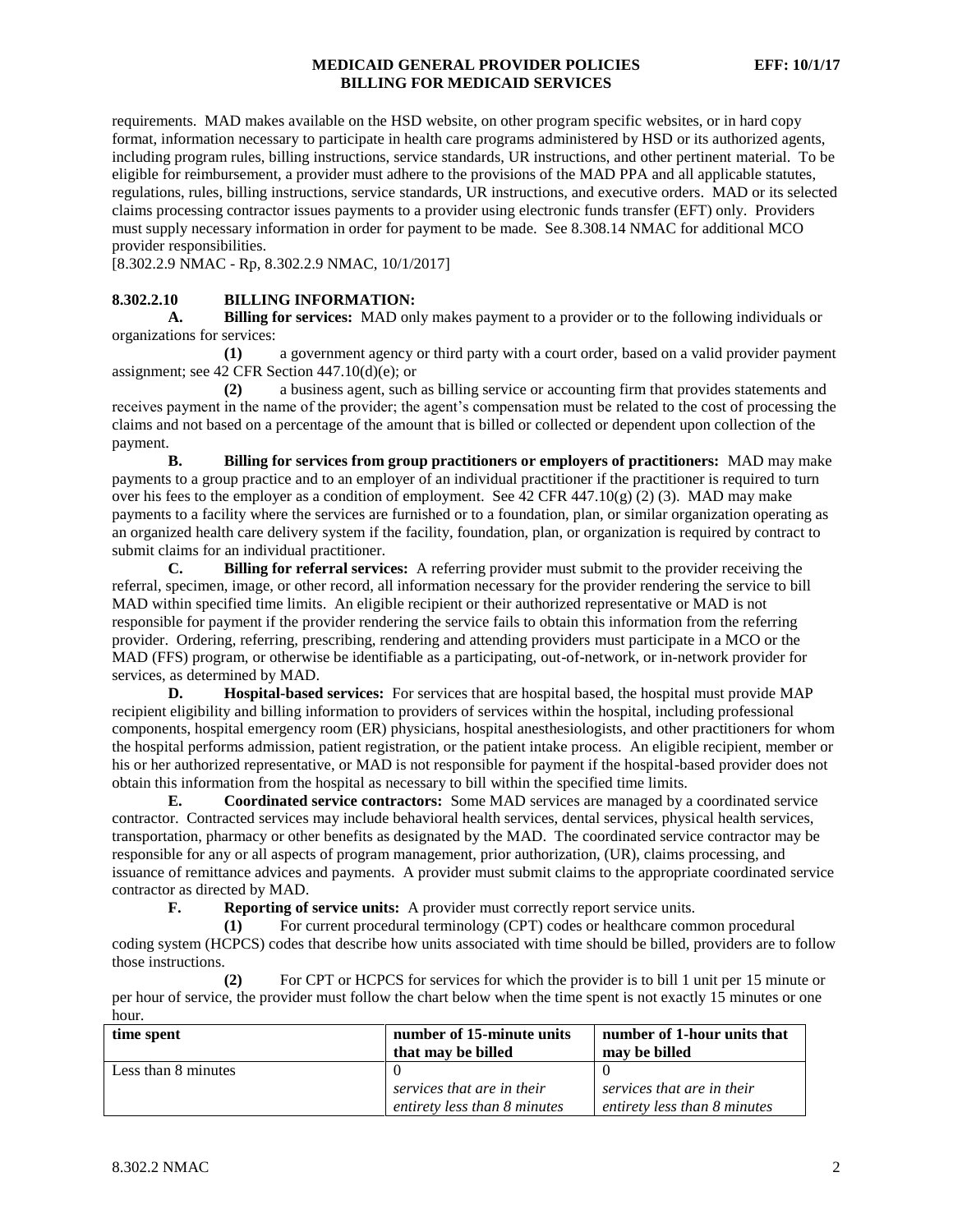|                               | cannot be billed. | cannot be billed |
|-------------------------------|-------------------|------------------|
| 8 minutes through 22 minutes  |                   | .25              |
| 23 minutes through 37 minutes |                   |                  |
| 38 minutes through 52 minutes |                   | .75              |
| 53 minutes through 67 minutes |                   |                  |
| 68 minutes through 82 minutes |                   | 1.25             |
| 83 minutes through 97 minutes |                   |                  |

**(3)** Only time spent directly working with an eligible recipient or member to deliver treatment services is counted toward the time codes.

**(4)** Total time spent delivering each service using a timed code must be recorded in the medical record of each eligible recipient or member. If services provided are appropriately described by using more than one CPT or HCPCS code within a single calendar day, then the total number of units that can be billed is limited to the total treatment time. Providers must assign the most units to the treatment that took the most time.

**(5)** The units for codes do not take precedence over centers for medicare and medicaid services (CMS) national correct coding initiative (NCCI).

**(6)** Anesthesia units must be billed according to 8.310.3 NMAC.

**(7)** Units billed by a home and community-based services waiver provider, a behavioral health provider, an early intervention provider, and all rehabilitation services providers must also follow the requirements of this section unless exceptions are specifically stated in published MAD program rules or provider billing instructions.

**G.** MAD has established co-payments for specified groups of eligible recipients and members for specific services. Exemptions and limits apply to the collection of co-payments.

**(1) Provider responsibilities for collection of co-payments:**

**(a)** The professional provider is responsible for collecting any applicable copayments due for any outpatient visit or service provided, including a physician, other practitioner, clinic, urgent care, dental, outpatient therapy, or behavioral health session or visit.

**(b)** The hospital provider is responsible for collecting any applicable co-payments due for any inpatient services provided.

**(c)** The pharmacy is responsible for collecting any co-payments due for drug items dispensed.

**(d)** The provider may not deny covered care or services to an eligible recipient or member because of the eligible recipient or member's inability to pay the co-payment amount at the time of service. The eligible recipient or member remains liable for the co-payment. The provider may attempt to collect the copayment amount at a later appointment or by billing the eligible recipient or member.

**(e)** After an eligible recipient or member's assistance unit has reached the maximum out-of-pocket cost sharing limit (five percent of the eligible recipient or member's family's income, calculated on a quarterly basis), a provider shall reimburse any co-payments that it has collected from the eligible recipient or member in excess of the maximum out-of-pocket co-payment limit. This includes anytime a provider receives a remittance advice indicating that the co-payment was not deducted from the reimbursement.

**(f)** A provider is required to report the co-payment amount charged on the CMS-1500, UB, or pharmacy claim form or their corresponding electronic billing transactions.

**(g)** When a co-payment is applied to a claim, a provider shall accept the amounts paid by MAD or the MCO plus the applicable co-payment as payment in full.

**(h)** A provider may not impose more than one type of co-payment for any service. **(2) Provider to understand the application of co-payments:** The provider is responsible for understanding and applying the rules for co-payments, including when to contact the payer to determine if a copayment is applicable for the service for the specific eligible recipient or member.

**(a)** Co-payments are not applied when one or more of the following conditions are

**(i)** the service is a medicare claim or medicare advantage claim, or follows other insurer payment, so the payment is therefore toward a deductible, co-insurance, or co-payment determined by the primary payer;

**(ii)** the eligible recipient or member is a native American;

**(iii)** the service is rendered by an Indian health service (IHS), tribal 638, or urban Indian facility regardless of the race of the eligible recipient or member;

**(iv)** the service is for an eligible recipient enrolled in hospice;

met: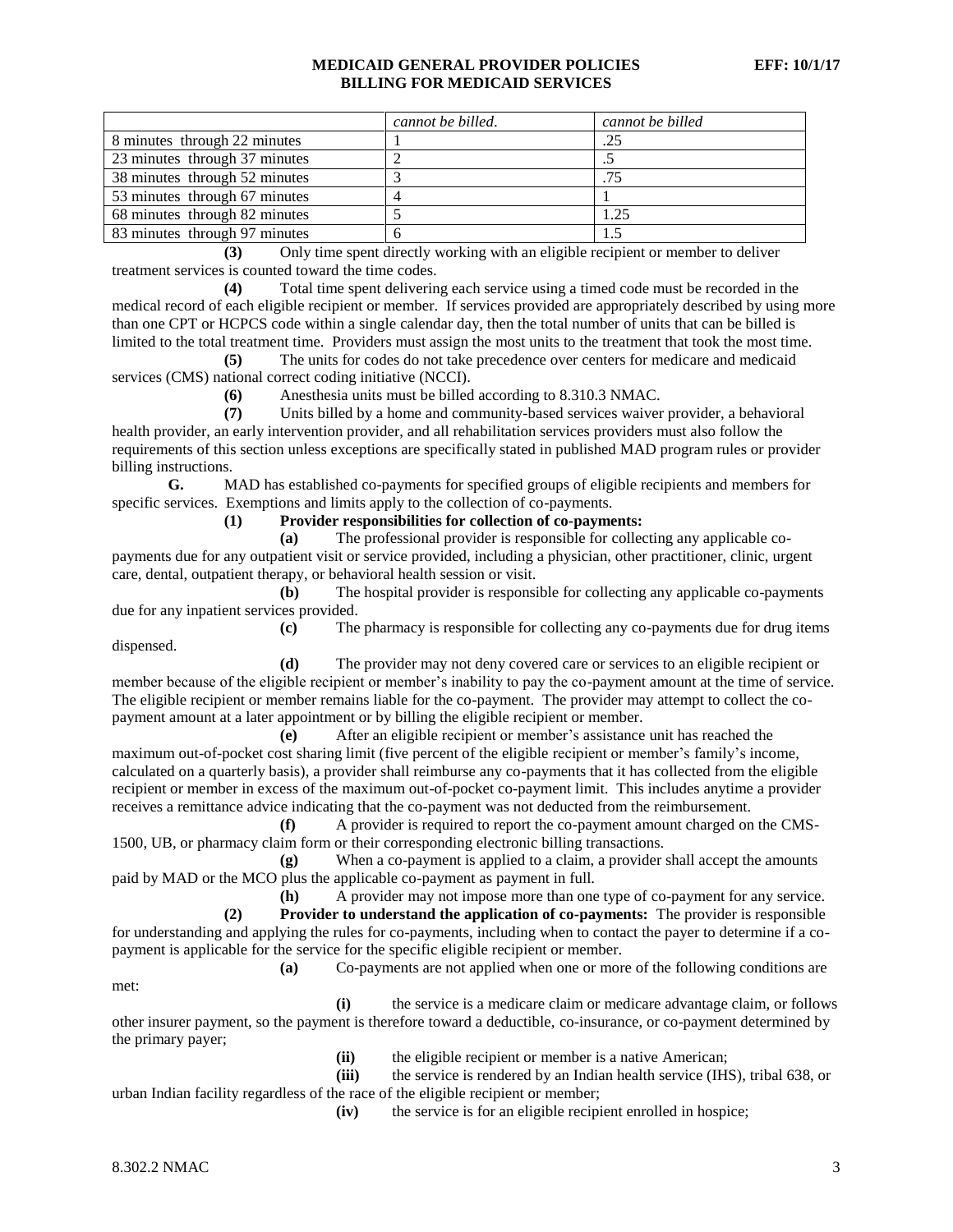|                                                                                                                      | (v)            | the recipient is under age 21 and has only presumptive eligibility (PE)                                                                                                                                                       |  |
|----------------------------------------------------------------------------------------------------------------------|----------------|-------------------------------------------------------------------------------------------------------------------------------------------------------------------------------------------------------------------------------|--|
| at the time of service;                                                                                              |                |                                                                                                                                                                                                                               |  |
|                                                                                                                      | (vi)           | the maximum family out-of-pocket cost sharing limit has been reached;                                                                                                                                                         |  |
|                                                                                                                      | (vii)          | the service was rendered prior to any eligibility being established                                                                                                                                                           |  |
|                                                                                                                      |                | including when eligibility is retroactively established to the time period of the service;                                                                                                                                    |  |
|                                                                                                                      | (viii)         | the eligible recipient or member is in foster care or has an adoption                                                                                                                                                         |  |
| category of eligibility;                                                                                             |                |                                                                                                                                                                                                                               |  |
|                                                                                                                      | (ix)           | the eligible recipient or member resides in a nursing facility or a facility                                                                                                                                                  |  |
|                                                                                                                      |                | for individuals with intellectual disabilities (IID), has a level of care determination or nursing facility care, or other<br>residential care, or for community benefits, or for a home and community-based services waiver; |  |
|                                                                                                                      | $(\mathbf{x})$ | the service is not for a MAP category of eligibility such as the                                                                                                                                                              |  |
| department of health children's medical services program;                                                            |                |                                                                                                                                                                                                                               |  |
|                                                                                                                      | (xi)           | the service is a provider preventable condition or is solely to treat a                                                                                                                                                       |  |
| provider preventable condition; or                                                                                   |                |                                                                                                                                                                                                                               |  |
|                                                                                                                      | (xii)          | the eligible recipient, member or service is exempt from co-payment as                                                                                                                                                        |  |
| otherwise described in these rules.                                                                                  |                |                                                                                                                                                                                                                               |  |
| (b)                                                                                                                  |                | Co-payments are not applied when the services are one of the following:                                                                                                                                                       |  |
|                                                                                                                      | (i)            | family planning services, procedures drugs, supplies, or devices;                                                                                                                                                             |  |
|                                                                                                                      | (ii)           | preventive services (well child checks, vaccines, preventive dental                                                                                                                                                           |  |
| cleanings/exams, periodic health exams) unless treatment is rendered; or                                             |                |                                                                                                                                                                                                                               |  |
|                                                                                                                      | (iii)          | prenatal and postpartum care and deliveries, and prenatal drug items.                                                                                                                                                         |  |
| (3)                                                                                                                  |                | Payment of claims with applicable co-payments:                                                                                                                                                                                |  |
| (a)                                                                                                                  |                | Payment to the provider will be reduced by the amount of an eligible recipient or                                                                                                                                             |  |
|                                                                                                                      |                | member's applicable cost sharing obligation, regardless of whether the provider has collected the payment.                                                                                                                    |  |
| (b)<br>a policy to promote his or her practice.                                                                      |                | A provider may not adopt a policy of waiving all MAD co-payments or use such                                                                                                                                                  |  |
| (4)                                                                                                                  |                | Children's health insurance program (CHIP) co-payment requirement: Eligible                                                                                                                                                   |  |
|                                                                                                                      |                | recipients or members whose benefits are determined using criteria for CHIP are identified by their category of                                                                                                               |  |
| eligibility. The following co-payments apply to CHIP eligible recipients or members:                                 |                |                                                                                                                                                                                                                               |  |
| (a)                                                                                                                  |                | \$2 per prescription; applies to prescription and non-prescription drug items;                                                                                                                                                |  |
| (b)                                                                                                                  |                | \$5 per outpatient visit, including physician or other practitioner visits, therapy                                                                                                                                           |  |
| sessions, and behavioral health service sessions;                                                                    |                |                                                                                                                                                                                                                               |  |
| (c)                                                                                                                  |                | \$5 per dental visit, unless all the services are preventive services; and                                                                                                                                                    |  |
| (d)                                                                                                                  |                | \$25 per inpatient hospital admission unless the hospital is receiving the eligible                                                                                                                                           |  |
| recipient or member as a transfer from another hospital.                                                             |                |                                                                                                                                                                                                                               |  |
| Working disabled individual's copayment requirements (WDI): Eligible recipients<br>(5)                               |                |                                                                                                                                                                                                                               |  |
| or members whose benefits are determined using criteria for WDI are identified by their category of eligibility. The |                |                                                                                                                                                                                                                               |  |
| following co-payments apply to WDI eligible recipients or members:                                                   |                |                                                                                                                                                                                                                               |  |
|                                                                                                                      |                | (a) \$3 per prescription; applies to prescription and non-prescription drug items;                                                                                                                                            |  |
| (b)<br>sessions, and behavioral health service sessions;                                                             |                | \$7 per outpatient visit, including physician or other practitioner visits, therapy                                                                                                                                           |  |
| (c)                                                                                                                  |                | \$7 per dental visit, unless all the services are preventive services; and                                                                                                                                                    |  |
| (d)                                                                                                                  |                | \$30 per inpatient hospital admission unless the hospital is receiving the eligible                                                                                                                                           |  |
| recipient or member as a transfer from another hospital.                                                             |                |                                                                                                                                                                                                                               |  |
| Billing state gross receipts tax: For providers subject and registered to pay, gross receipts tax,<br>Н.             |                |                                                                                                                                                                                                                               |  |
| the provider may include gross receipt tax in the billed amount when the tax applies to the item or service. The     |                |                                                                                                                                                                                                                               |  |
| provider may only bill tax to the extent the tax is also charged to the general public. A provider may not include   |                |                                                                                                                                                                                                                               |  |
|                                                                                                                      |                | gross receipts tax in the billed amount when the provider is not obligated to pay gross receipts tax to the state.                                                                                                            |  |
| [8.302.2.10 NMAC - Rp, 8.302.2.10 NMAC, 10/1/2017]                                                                   |                |                                                                                                                                                                                                                               |  |

# **8.302.2.11 BILLING AND CLAIMS FILING LIMITATIONS:**

**A.** Claims must be received within the MAD filing limits as determined by the date of receipt by MAD or its selected claims processing contractor.

**(1)** Claims for services must be received within 90 calendar days of the date of service unless an alternative filing limit is stated within this section.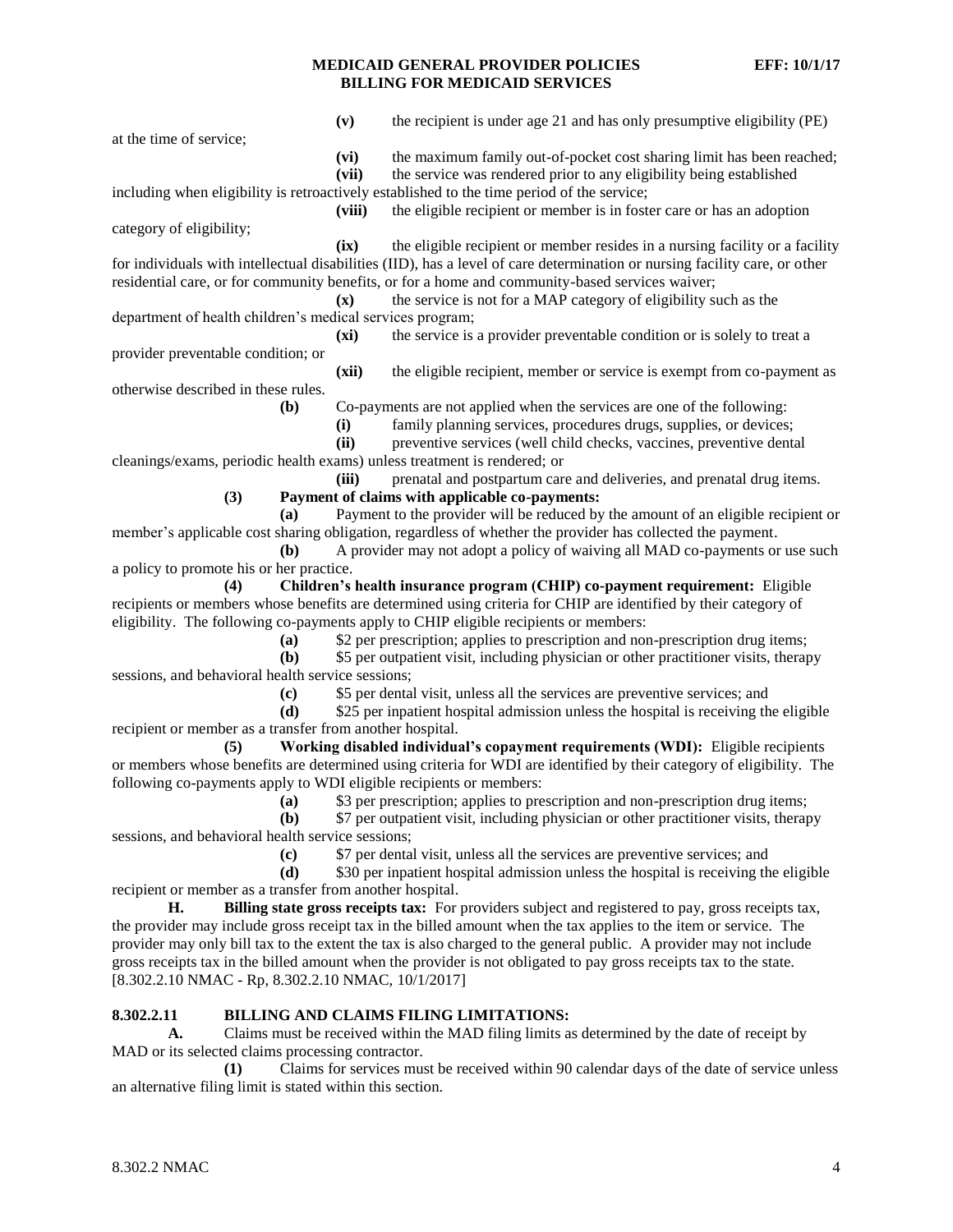**(2)** Inpatient hospital and other inpatient facility claims must be received within 90 calendar days of the date of the eligible recipient or member's discharge, transfer, or otherwise leaving the facility.

**(3)** When the provider can document that a claim was filed with another primary payer including medicare, a HSD contracted MCO, medicare replacement plans, or another insurer, the claim must be received within 90 calendar days of the date the other payer paid or denied the claim as reported on the explanation of benefits or remittance advice of the other payer, not to exceed 210 calendar days from the date of service. It is the provider's responsibility to submit the claim to another primary payer within a sufficient timeframe to reasonably allow the primary payer to complete the processing of the claim and also meet the MAD timely filing limit. Denials by the primary payer due to the provider not meeting administrative requirements in filing the claim must be appealed by the provider to the primary payer. MAD only considers payment for a claim denied by the other primary payer when under the primary payer's plan the eligible recipient or member is not eligible, the diagnosis, service or item is not within the scope of the benefits, benefits are exhausted, pre-existing conditions are not covered, or out-of-pocket expenses or the deductibles have not been met. MAD will evaluate a claim for further payment including payment toward a deductible, co-insurance, co-payment or other patient responsibility. Claims for payment towards a deductible, co-insurance, co-payment or other patient responsibility also must be received within 90 calendar days of the date of the other payer's payment, not to exceed 210 calendar days from the date of service.

**(4)** For an eligible recipient or member for whom MAD benefits were not established at the time of service but retroactive eligibility has subsequently been established, claims must be received within 90 calendar days of the date the eligibility was added to the eligibility record of MAD or its selected claims processing contractor.

**(5)** For a provider of services not enrolled as a MAD provider at the time the services were rendered, including a provider that is in the process of purchasing an enrolled MAD provider entity such as a practice or facility, claims must be received within 90 calendar days of the date the provider is notified of the MAD approval of the PPA, not to exceed 210 calendar days from the date of service. It is the provider's responsibility to submit a PPA within a sufficient timeframe to allow completion of the provider enrollment process and submission of the claim within the MAD timely filing limit.

**(6)** For claims that were originally paid by a HSD contracted MCO from which the capitation payment is recouped resulting in recoupment of a provider's claim by the MCO, the claim must be received within 90 calendar days of the recoupment from the provider.

**(7)** For claims that were originally paid by MAD or its selected claims processing contractor and subsequently recouped by MAD or its selected claims processing contractor due to certain claims conflicts such as overlapping duplicate claims, a corrected claim subsequently submitted by the provider must be received within 90 calendar days of the recoupment.

**B.** The provider is responsible for submitting the claim timely, for tracking the status of the claim and determining the need to resubmit the claim.

**(1)** Filing limits are not waived by MAD due to the providers inadequate understanding of the filing limit requirements or insufficient staff to file the claim timely or failure to track pending claims, returns, denials, and payments in order to resubmit the claim or request an adjustment within the specified timely filing limitation.

**(2)** A provider must follow up on claims that have been transmitted electronically or hard copy in sufficient time to resubmit a claim within the filing limit in the event that a claim is not received by MAD or its selected claims processing contractor. It is the provider's responsibility to re-file an apparently missing claim within the applicable filing limit.

**(3)** In the event the provider's claim or part of the claim is returned, denied, or paid at an incorrect amount, the provider must resubmit the claim or an adjustment request within 90 calendar days of the date of the return, denial or payment of an incorrect amount, that was submitted in the initial timely filing period. This additional 90 calendar day period is a one-time grace period following the return, denial or mis-payment for a claim that was filed in the initial timely filing period and is based on the remittance advice date or return notice. Additional 90 calendar day grace periods are not allowed. However, within the 90 calendar day grace period the provider may continue to resubmit the claim or adjustment requests until the 90 calendar day grace period has expired.

**(4)** Adjustments to claims for which the provider feels additional payment is due, or for which the provider desires to change information previously submitted on the claim, the claim or adjustment request with any necessary explanations must be received by MAD or its selected claims processing contractor with the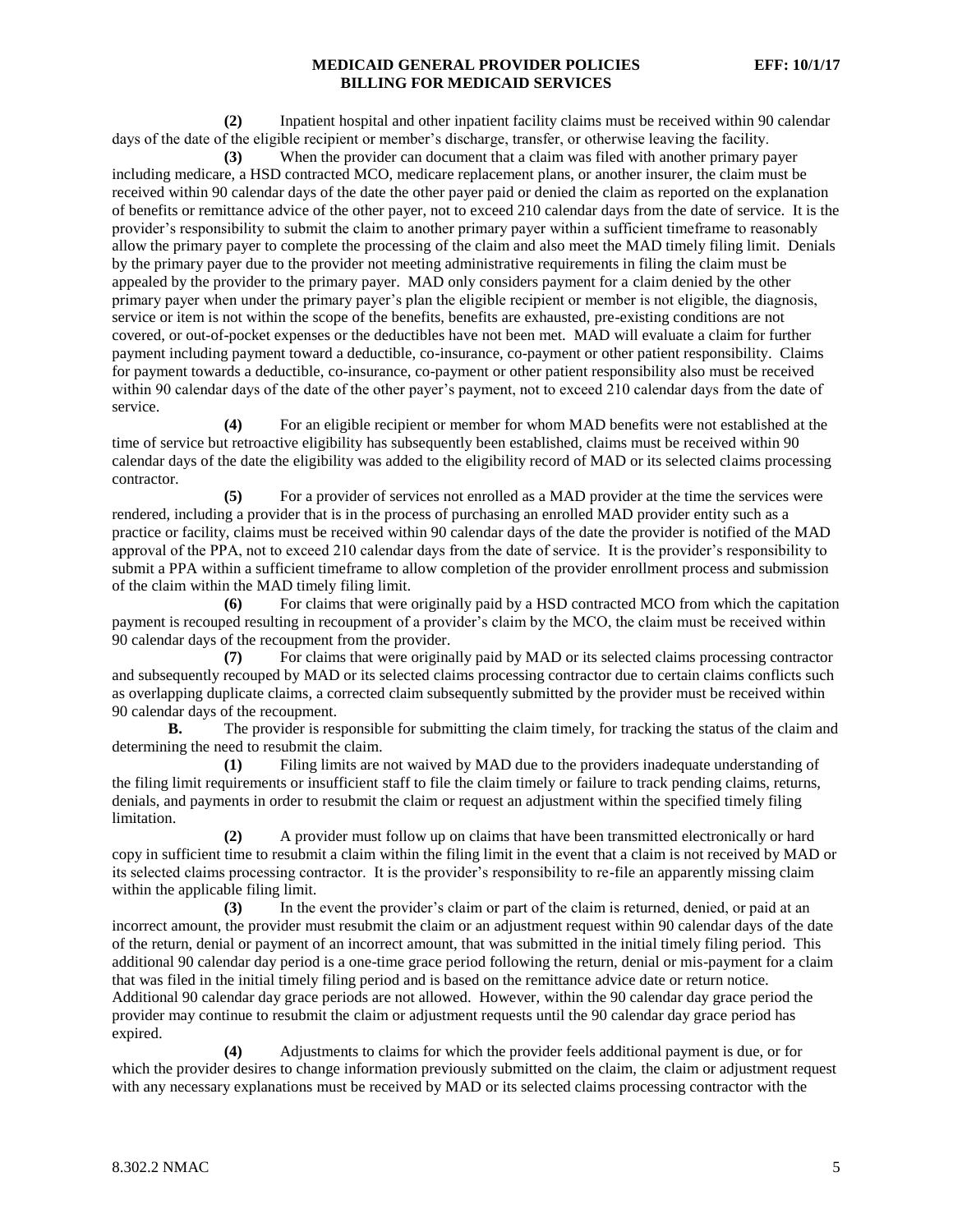provider using a MAD-approved adjustment format and supplying all necessary information to process the claim within the one-time 90 calendar day allowed grace period.

**C.** The eligible recipient, member or his or her authorized representative is responsible for notifying the provider of MAP eligibility or pending eligibility and when retroactive MAP eligibility is received. When any provider including an enrolled provider, a non-enrolled provider, a MCO provider, and an out-of-network provider is informed of a recipient's MAP eligibility, the circumstances under which an eligible recipient, member or his or her authorized representative can be billed by the provider are limited.

**(1)** When the provider is unwilling to accept the eligible recipient as a (FFS) eligible recipient or a MCO member, the provider must provide the eligible recipient, member or his or her authorized representative written notification that they have the right to seek treatment with another provider that does accept a FFS eligible recipient or a MCO member. It is the provider's responsibility to have the eligible recipient, member or his or her authorized representative receive and sign a statement that they are aware the proposed service may be covered by MAD if rendered by an approved MAD or MCO provider and that by authorizing a non-approved provider to render the service, they agree to be held financially responsible for any payment to that provider. A provider may only bill or accept payment for services from an eligible recipient, member or his or her authorized representative if all the following requirements are satisfied:

**(a)** The eligible recipient, member or his or her authorized representative is advised by the provider before services are furnished that he or she does not accept patients whose medical services are paid for by MAD.

**(b)** The eligible recipient, member or his or her authorized representative is advised by the provider regarding the necessity, options, and the estimated charges for the service, and of the option of going to a provider who accepts MAD payment.

**(2)** The eligible recipient or member is financially responsible for payment if a provider's claims are denied because of the eligible recipient, member or his or her authorized representative's failure to notify the provider of established eligibility or retroactive eligibility in a timely manner sufficient to allow the provider to meet the filing limit for the claim.

**(3)** When a provider is informed of MAP eligibility or pending eligibility prior to rendering a benefit, the provider cannot bill the eligible recipient, member or his or her authorized representative for the benefit even if the claim is denied by MAD or its selected claims processing contractor unless the denial is due to the recipient not being eligible for the MAP category of eligibility or the benefit, or item is not a MAD benefit. In order to bill the eligible recipient or member for an item or benefit that is not a MAD benefit, prior to rendering the benefit or providing the item the provider must inform the eligible recipient, member or his or her authorized representative the benefit is not covered by MAD and obtain a signed statement from the eligible recipient, member or his or her authorized representative acknowledging such notice. It is the provider's responsibility to understand or confirm the eligible recipient or member's MAD benefits and to inform the eligible recipient, member or his or her authorized representative when the benefit is not a MAD benefit and to inform the eligible recipient, member or his or her authorized representative.

**(4)** The provider must accept MAD payment as payment in full and cannot bill a remaining balance to the eligible recipient, member or his or her authorized representative other than a MAD allowed copayment, coinsurance or deductible.

**(5)** If the provider claim is denied, the provider cannot use a statement signed by the eligible recipient, member or his or her authorized representative to accept responsibility for payment unless such billing is allowed by MAD rules. It is the responsibility of the provider to meet the MAD program requirements for timely filing and other administrative requirements, to provide information to MAD or its selected claims processing contractor regarding payment issues on a claim, and to accept the decision of MAD or its selected claims processing contractor for a claim. The eligible recipient, member or his or her authorized representative does not become financially responsible when the provider has failed to meet the timely filing and other administrative requirements in filing a claim. The eligible recipient, member or his or her authorized representative does not become financially responsible for payment for services or items solely because MAD or its selected claims processing contractor denies payment for a claim.

**(6)** When a provider has been informed of MAP eligibility or pending eligibility of a recipient, the provider cannot turn an account over to collections or to any other entity intending to collect from the eligible recipient, member or his or her authorized representative. If a provider has turned an account over for collection, it is the provider's responsibility to retrieve that account from the collection agency and to accept the decision on payment of the claim by MAD or its selected claims processing contractor and to notify the eligible recipient or member.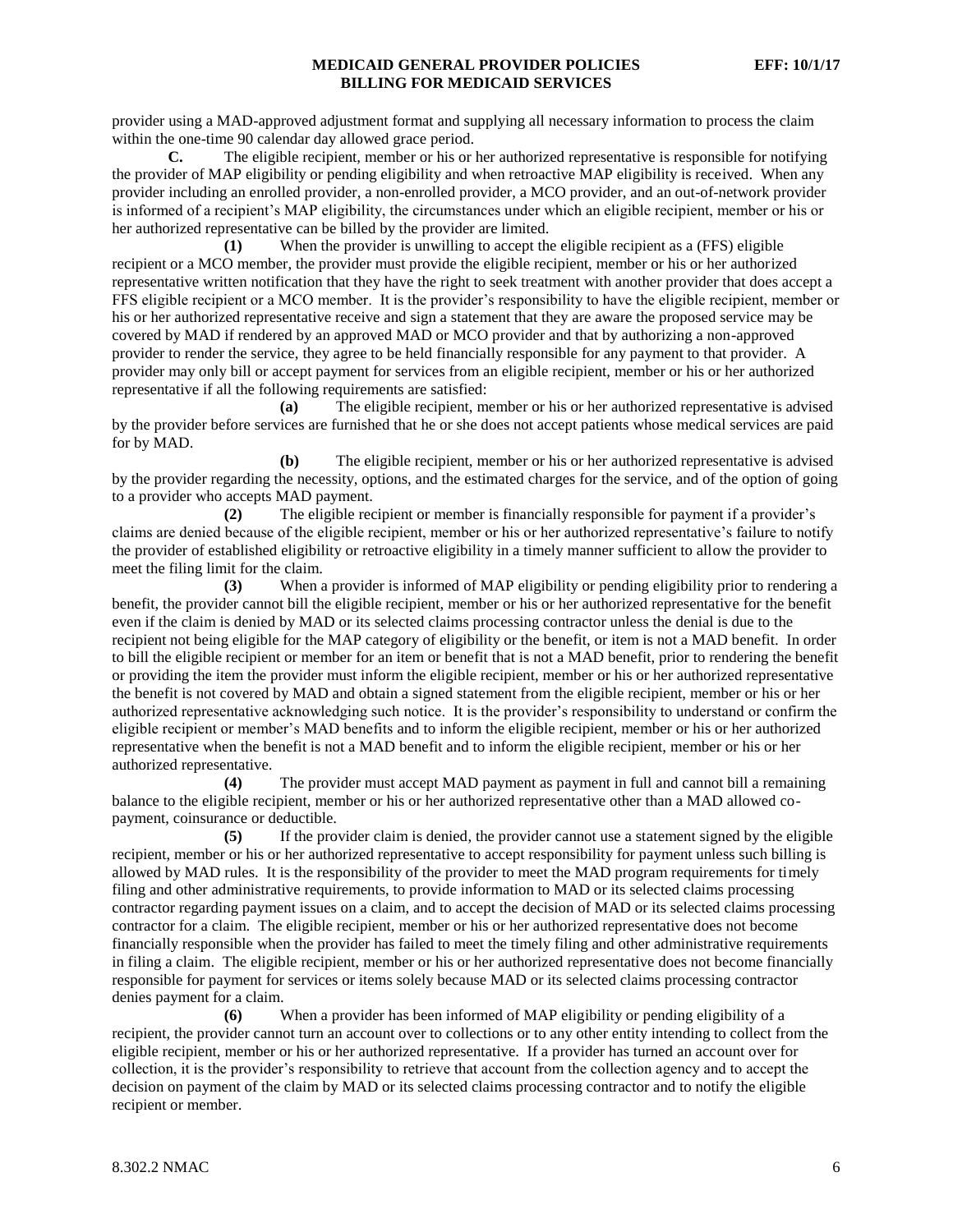**D.** The filing limit does not apply to overpayments or money being returned to MAD or its selected claims processing contractor.

**(1)** If a provider receives payment from another source, such as any insurance plan, or other responsible third party, after receiving payment from MAD, an amount equal to the lower of either the insurance payment or the amount paid through MAD must be remitted to MAD or its selected claims processing contractor third party liability unit, properly identifying the claim to which the refund applies.

**(2)** For claims for which an over-payment was made to the provider, the provider must return the overpayment to MAD or its selected claims processing contractor. For more details see 8.351.2 NMAC. The timely filing provisions for payments and adjustments to claims do not apply when the provider is attempting to return an overpayment.

**E.** MAD or its selected claims processing contractor may waive the filing limit requirement in the following situations:

**(1)** An error or delay on the part of MAD or its selected claims processing contractor prevented the claim from being filed correctly within the filing limit period. In considering waiver of a filing limit for a claim for this situation, MAD or its selected claims processing contractor will consider the efforts made by the provider to initially file the claim in a timely manner and the follow up efforts made to secure payment in a timely manner from the other payer.

**(2)** The claim was filed within the filing limit period but the claim is being reprocessed or adjusted for issues not related to the filing limit.

**(3)** The claim could not be filed timely by the provider because another payer or responsible party could not or did not process the claim timely or provide other information necessary to file the claim timely. In considering a waiver of the filing limit for a claim for this situation, MAD or its selected claims processing contractor will consider the efforts made by the provider to initially file the claim and to follow up on the payment from another payer or responsible party in order to attempt to meet the MAD filing limit.

**(4)** An eligible recipient or member for whom MAP or medicare eligibility was established by hearing, appeal, or court order. In considering a waiver of the filing limit for a claim for this situation, MAD or its selected claims processing contractor will consider the efforts made by the provider to file the claim timely after the hearing or court decision.

**(5)** The claim is being reprocessed by MAD or its selected claims processing contractor for issues not related to the provider's submission of the claim. These circumstances may include when MAD is implementing retroactive price changes, or reprocessing the claim for accounting purposes.

**(6)** The claim was originally paid but recouped by another primary payer. In considering a waiver of the filing limit for a claim for this situation, MAD or its selected claims processing contractor will consider the efforts made by the provider to file the claim timely after the recoupment.

**(7)** The claim is from a federal IHS facility operating within HHS which is responsible for native American health care or is a PL 93-638 tribally operated hospital and clinic which must be finalized within two years of the date of service.

**(8)** The claim is from a MAD school-based service program when providing services to an a eligible recipient or member through an individualized education plan or an individualized family service plan to which an initial filing limit of 90 calendar days is applied.

**F.** MAD is jointly funded through state and federal sources. Claims will not be processed when the federal standards are not met, thereby precluding federal financial participation in payment of the claim.

**G.** A provider may not bill an eligible recipient, member or his or her authorized representative for a service or item when a claim is denied due to provider error in filing the claim or failing to meet the timely filing requirements. It is the provider's responsibility to understand or verify the specific MAP category of eligibility in which an eligible recipient or member is enrolled, the covered or non-covered status of a service or item, the need for prior authorization for a service or item, and to bill the claim correctly and supply required documentation. The eligible recipient, member or his or her authorized representative cannot be billed by the provider when a claim is denied because these administrative requirements have not been met.

**(1)** The provider cannot bill the eligible recipient, member or his or her authorized representative for a service or item in the event of a denial of the claim unless the denial is due to the recipient not being eligible for the MAD service; or if the service is not a MAD benefit, prior to rendering the service the provider informed the eligible recipient, member or his or her authorized representative that the specific service is not covered by MAD and obtained a signed statement from the eligible recipient, member or his or her authorized representative acknowledging such.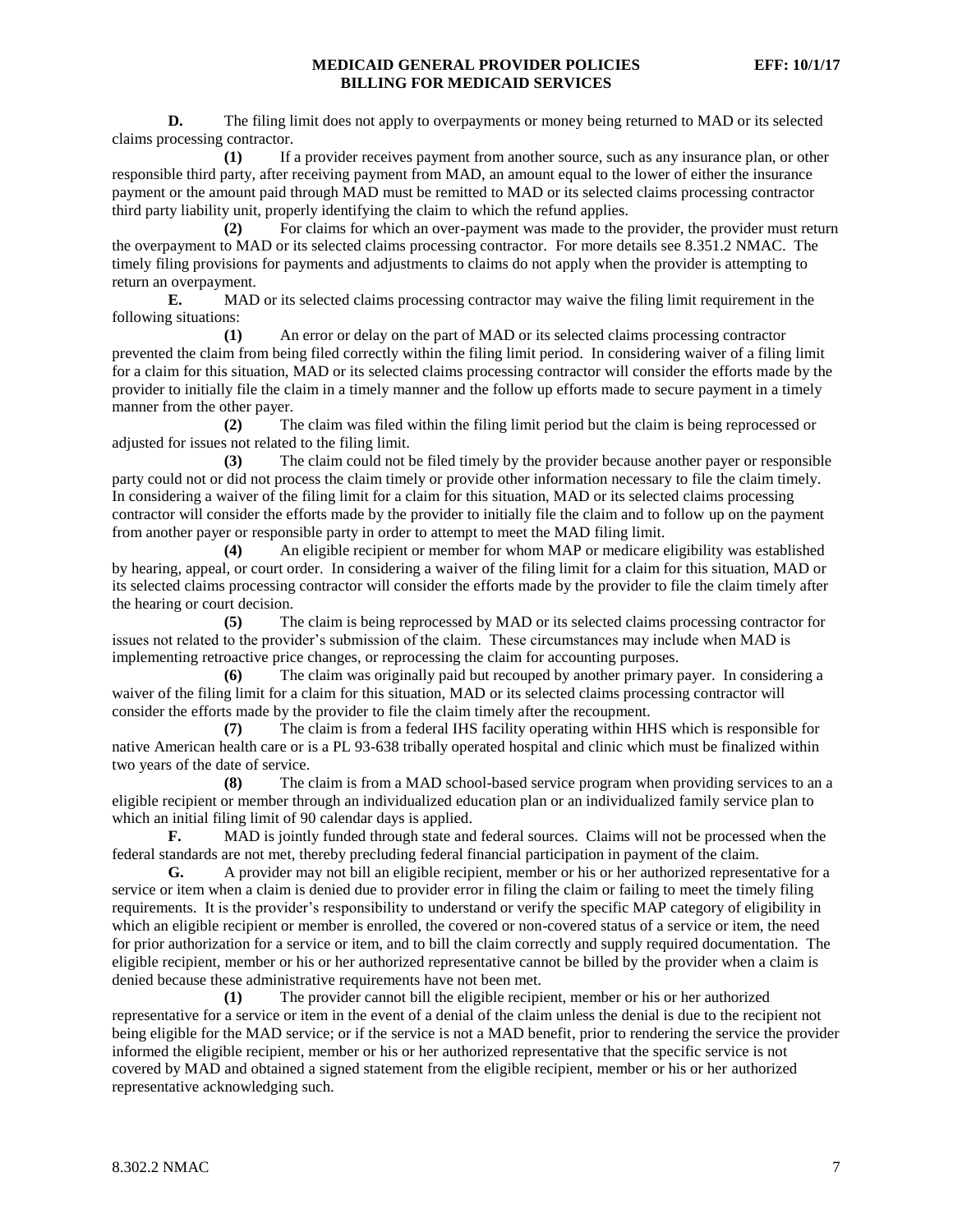**(2)** The provider cannot bill the eligible recipient, member or his or her authorized representative for the service in the event that a payment is recouped by another primary payer and MAD or its selected claims processing contractor determines that the claim will not be reimbursed by MAD or its selected claims processing contractor.

**(3)** The provider cannot turn an account over to collections or to any other factor intending to collect from the eligible recipient, member or his or her authorized representative. If a provider has turned an account over to a collection agency, it is the provider's responsibility to retrieve that account back from the collection agency and to accept the decision on payment of the claim by MAD or its selected claims processing contractor.

**(4)** The provider cannot bill the eligible recipient, or member or his or her authorized representative for office tasks such as billing claims, checking eligibility, making referrals calls, in the form of either routine charges or as penalties including missed appointments, failure to cancel an appointment, failure to show eligibility card or similar charges unless specifically allowed by MAD rules.

**H.** When documentation is required to show the provider met applicable filing limits, the date a claim is received by MAD or its selected claims processing contractor will be documented by the date on the claim transaction control number (TCN) as assigned by MAD or its selected claims processing contractor. Documentation of timely filing when another third party payer, including medicare, is involved will be accepted as documented on explanation of benefits payment dates and reason codes from the third party. Documentation may be required to be submitted with the claim.

[8.302.2.11 NMAC - Rp, 8.302.2.11 NMAC, 10/1/2017]

**8.302.2.12 BILLING FOR DUAL-ELIGIBLE MEDICAID RECIPIENTS:** To receive payment for services furnished to an eligible recipient or member who is also entitled to medicare, a provider must first bill the appropriate medicare payer. The medicare payer pays the medicare covered portion of the bill. After medicare payment, MAD pays the amount the medicare payer determines is owed for co-payments, co-insurance and deductibles, subject to MAD reimbursement limitations. If a medically necessary service is excluded from medicare and it is a MAD covered benefit, MAD will pay for service. When the medicare payment amount exceeds the amount that MAD would have allowed for the service, no further payment is made for the coinsurance, deductible, or co-payment. The claim is considered paid in full. The provider may not collect any remaining portion of the medicare coinsurance, deductible, or co-payment from the eligible recipient or their authorized representative. For behavioral health professional services for which medicare part B applies to a "psych reduction" to the provider payment and increases the eligible recipient or member coinsurance rate, medicare coinsurance and deductible amounts are paid at an amount that allows the provider to receive eighty percent of the medicare allowed amount even if such amount exceeds the MAD allowed amount for the service. A provider must accept assignment on medicare claims for MAD eligible recipients and members. A provider who chooses not to participate in medicare or accept assignment on a medicare claim must inform the MAD eligible recipient, member or his or her authorized representative that the provider is not a medicare provider or will not accept assignment; and because of those provider choices, MAD cannot pay for the service. Additionally, the provider must inform the eligible recipient, member or his or her authorized representative of the estimated amount for which the eligible recipient or member will be responsible, that service is available from other providers who will accept assignment on a medicare claim, and identify an alternative provider to whom the eligible recipient or member may seek services. The provider cannot bill a dually eligible MAP recipient or member for a service that medicare cannot pay because the provider chooses not to participate in medicare, or which MAD cannot pay because the provider chooses not to accept assignment on a claim, without the expressed consent of the eligible recipient, member or his or her authorized representative even when the medicare eligibility is established retro-actively and covers the date of service.

**A. Claim crossover:** If there is sufficient information for medicare to identify an individual as an eligible recipient or member, medicare may send payment information directly to the MAD claims processing contractor in a form known as a "cross-over claim". In all cases where claims fail to crossover automatically to MAD, a provider must bill the appropriate MAD claims processing contractor directly, supplying the medicare payment and medicare "explanation of benefits" (EOB) information and meet the MAD filing limit.

**B. Medicare replacement plan or other health maintenance organization (HMO) plan:** When an eligible recipient or member belongs to a medicare replacement plan or HMO, MAD pays the amount the payer determines is owed for co-payment, coinsurance or deductible, subject to MAD reimbursement limitations. When the payer payment amount exceeds the amount that MAD would have allowed for the service, no further payment is made for the co-payment, coinsurance or deductible. The claim is considered paid in full. The provider may not collect any remaining portion of the payer co-payment, coinsurance or deductible from the eligible recipient,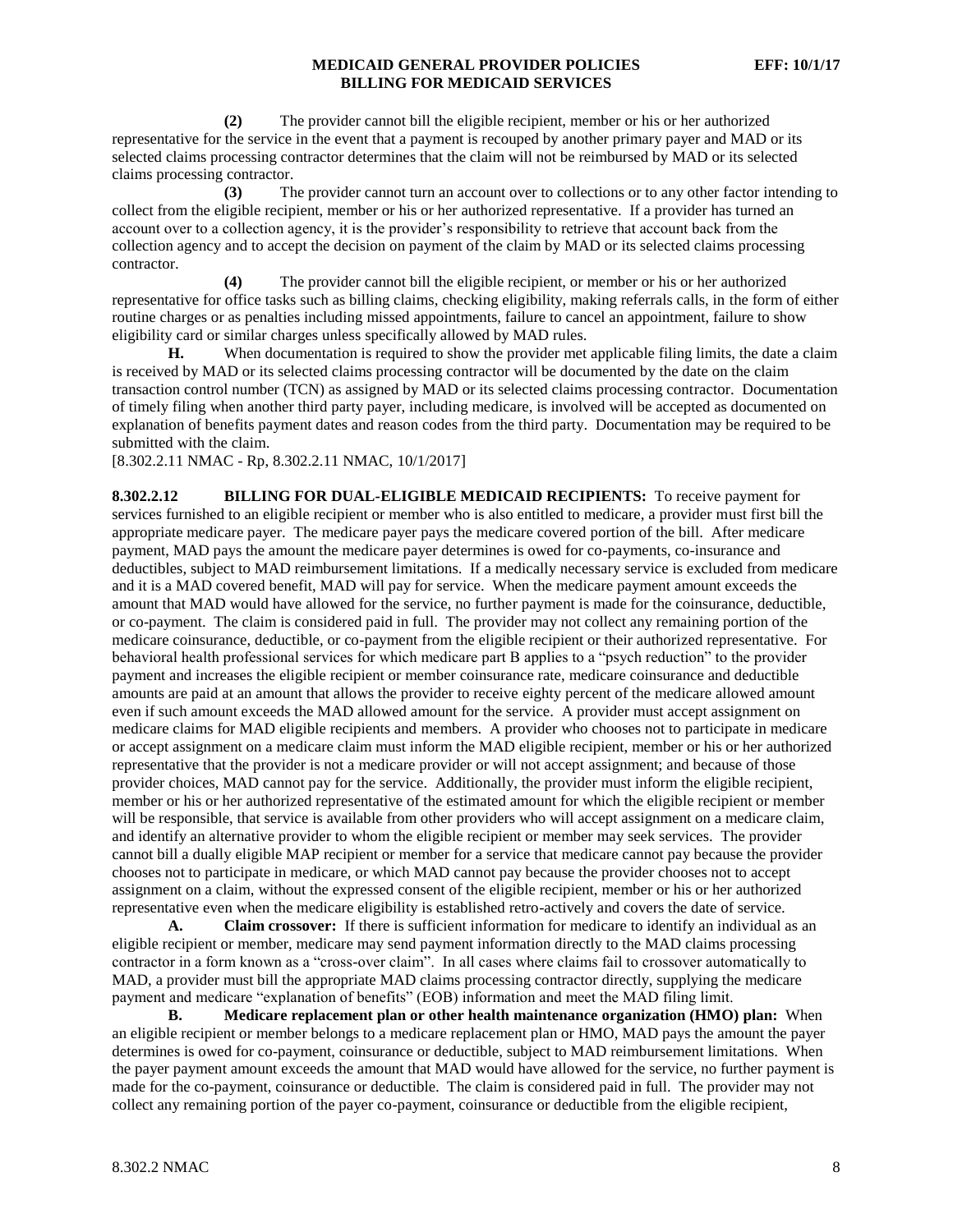member or his or her authorized representative. For behavioral health services for which medicare part B applies to a "psych reduction" to the provider payment and increases the eligible recipient or member coinsurance rate, medicare coinsurance and deductible amounts are paid at the amount that allows the provider to receive up to eighty percent of the payer amount allowed even if the amount exceeds the MAD allowed amount for the services.

**C.** All other HMO and medicare replacement plan requirements, including provider network restrictions must be met for MAD to make payment on a claim. [8.302.2.12 NMAC - Rp, 8.302.2.12 NMAC, 10/1/2017]

**8.302.2.13 BILLING FOR CONTRACTED SERVICES:** MAD only makes payment to a provider who actually rendered the services. However, in the following instances a MAD provider can bill and be paid for covered contracted services.

**A.** A provider is reimbursed at encounter rates or other all-inclusive rates that may have some contracted services built into those rates. These providers include NF, ICF-IDD, residential treatment centers, a group home, a hospice agency, a federally qualified health center, a rural health clinic, and an IHS or tribal 638 facility.

**B.** A practitioner group, a clinic, an institutional professional component, and providers of professional services may bill for services furnished by practitioners under contract when the provider applications are approved by MAD, and the following apply:

**(1)** the MAD provider participation applications are completed by the billing entity and the practitioner rendering the service or in their employ; and

**(2)** the practitioner is listed as the rendering provider on the claim form.

**C.** Transportation providers may bill for contracted personnel, equipment or vehicles.

**D.** A provider may bill MAD directly for contracted services for the construction or assembly of equipment or prosthetic devices, construction of dental devices and prosthetics, hearing and vision prosthesis, orthotics, and repairs, when:

**(1)** the provider customarily uses the dental laboratory, optical supplier, hearing aid supplier, prosthetic or orthotic supplier equipment dealer, or manufacturer to do work; and

**(2)** the contractor doing the work does not qualify as an eligible provider in his or her own right.

**E.** For all other contracted services not specified above, written prior approval must be obtained from MAD or its designee before the provision of services.

**F. Billing rates for contracted services:** All services provided by a contractor and billed through a participating MAD provider must be billed at a rate based on direct and indirect costs, plus a reasonable administrative charge. The billing provider must ensure all MAD requirements are met by the contractor furnishing the service, including prior approval requirements, if applicable. Reimbursement for contracted services is included in the fee paid to the provider. For example, the amount paid to a dentist for a crown includes the dentist's work fitting the crown and the dental lab fees for making the crown.

**G. Recipient freedom of choice:** A provider cannot enter into contracts that are used to restrict an eligible recipient or member's freedom of choice. Some restrictions to this freedom of choice may apply to the purchases of medical devices and laboratory and radiology tests, and transportation 42 CFR Section 431.54(e), or for providers whose enrollment is under a moratorium as identified or approved by the secretary of the federal HHS or by CMS.

[8.302.2.13 NMAC - Rp, 8.302.2.13 NMAC, 10/1/2017]

### **8.302.2.14 BILLING AND PAYMENT LIMITATIONS:**

**A. Payment not allowed:** MAD does not pay factors either directly or by power of attorney 42 CFR Section 447.10(h). A factor is an individual or an organization, such as a collection agency or service bureau.

**B. No reimbursement for the discharge day:** An institutional or other residential provider, such as a NF, a hospital, an ICF-IID, and a provider of treatment foster care services are reimbursed for services furnished to an eligible recipient or member on the day of admission but are not reimbursed for services furnished on day of discharge.

**C. No payment made for wrong services:** A provider shall not bill MAD for:

- **(1)** services provided to the wrong patient;
- **(2)** a service performed on the wrong body part of an eligible recipient or member; and
- **(3)** an incorrect procedure performed on an eligible recipient or member.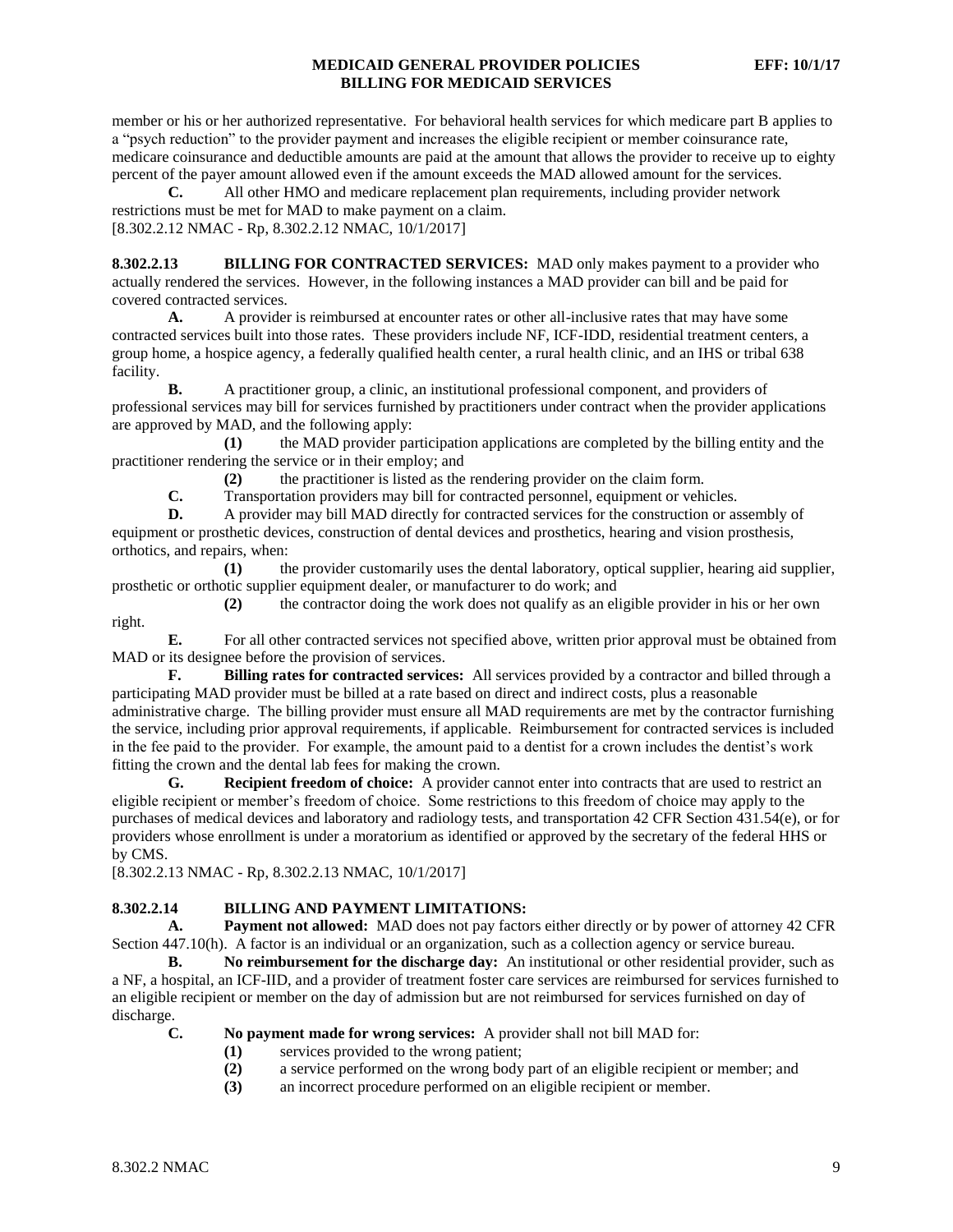**D. Payments for acquired conditions:** MAD may deny or limit payment on claims for services to treat an eligible recipient or member for a condition acquired during the course of a facility stay or in the rendering of other services.

[8.302.2.14 NMAC - Rp, 8.302.2.14 NMAC, 10/1/2017]

**8.302.2.15 INTEREST RATES ON COST SETTLEMENTS:** MAD charges interest on overpayments and pays interest on underpayments as a result of year-end cost settlements, unless waived.

**A. Interest periods:** Interest accrues from the date of the final determination of costs or from a date required by a subsequent administrative reversal. Interest is charged on the overpayment balance or paid on the underpayment balance for each 30 calendar day period that payment is delayed.

**(1)** For purposes of this provision, a final determination is considered to occur when:

**(a)** MAD, the MAD selected claims processing contractor, or the MAD audit contractor makes a written demand for payment or a written determination of underpayment; or

**(b)** a cost report which was filed in a timely manner indicates that an amount is due MAD and the amount due is not included with the report.

**(2)** The date of final determination for an additional overpayment or underpayment, as determined by the MAD audit contractor, is considered to occur if any of the previously mentioned events occur.

**(3)** The date of final determination for an unfiled cost report occurs the day after the date the cost report was due. A single extension of time not to exceed 30 calendar days is granted for good cause. A written request for the time extension must be received and approved by MAD before the cost report due date. When the cost report is filed, a second final determination date is calculated based on the occurrence of either of the aforementioned events.

**B. Interest rates:** The interest rate on overpayments and underpayments is based on the prevailing rate specified in bulletins issued under article 8020.20 of the treasury fiscal requirement manual. When a provider signs a repayment agreement with MAD for an overpayment, the following provisions apply:

**(1)** the rate of interest specified in the agreement is binding unless a default in the agreement occurs; or

**(2)** the rate of interest on the balance may change to the prevailing rate if the provider or supplier defaults on an installment and the prevailing rate in effect on the date the installment becomes overdue is higher than the rate specified in the agreement.

**C. Accrual of interest:** Even though a filed cost report does not show an overpayment, interest begins to accrue on the date of final determination, if MAD, the MAD audit contractor, or the MAD selected claims processing contractor determines that providers have been overpaid.

**(1)** Interest continues to accrue during administrative or judicial appeals and until final disposition of claims.

**(2)** If a cost report is filed which indicates that an amount is due MAD, interest on the amount due accrues from the date the cost report is filed unless:

**(a)** the full payment on the amount due accompanies the cost report; or

**(b)** the provider and the MAD audit contractor agree in advance to liquidate the

overpayment through a reduction in interim payments over the next 30 calendar day period.

**(3)** If the MAD audit contractor determines that a further overpayment exists, interest accrues from the date of final determination.

**(4)** If the cost report is not filed, interest accrues from the day following the date the report was due, plus a single extension of time not to exceed 30 calendar days if granted for good cause, until the time the cost report is filed. Written requests for time extensions must be received for approval by MAD before cost reports due dates.

**(5)** Interest accrues on an underpayment owed by MAD to a provider beginning 30 calendar days from the date of MAD's notification of the underpayment by the MAD audit contractor.

**D. Interest charge waivers:** MAD may waive the interest charges when:

**(1)** the overpayment is liquidated within 30 calendar days from the date of the final determination; or

**(2)** MAD determines that the administrative cost of collection exceeds the interest charges; interest is not waived for the period of time during which cost reports are due but remain unfiled for more than 30 calendar days.